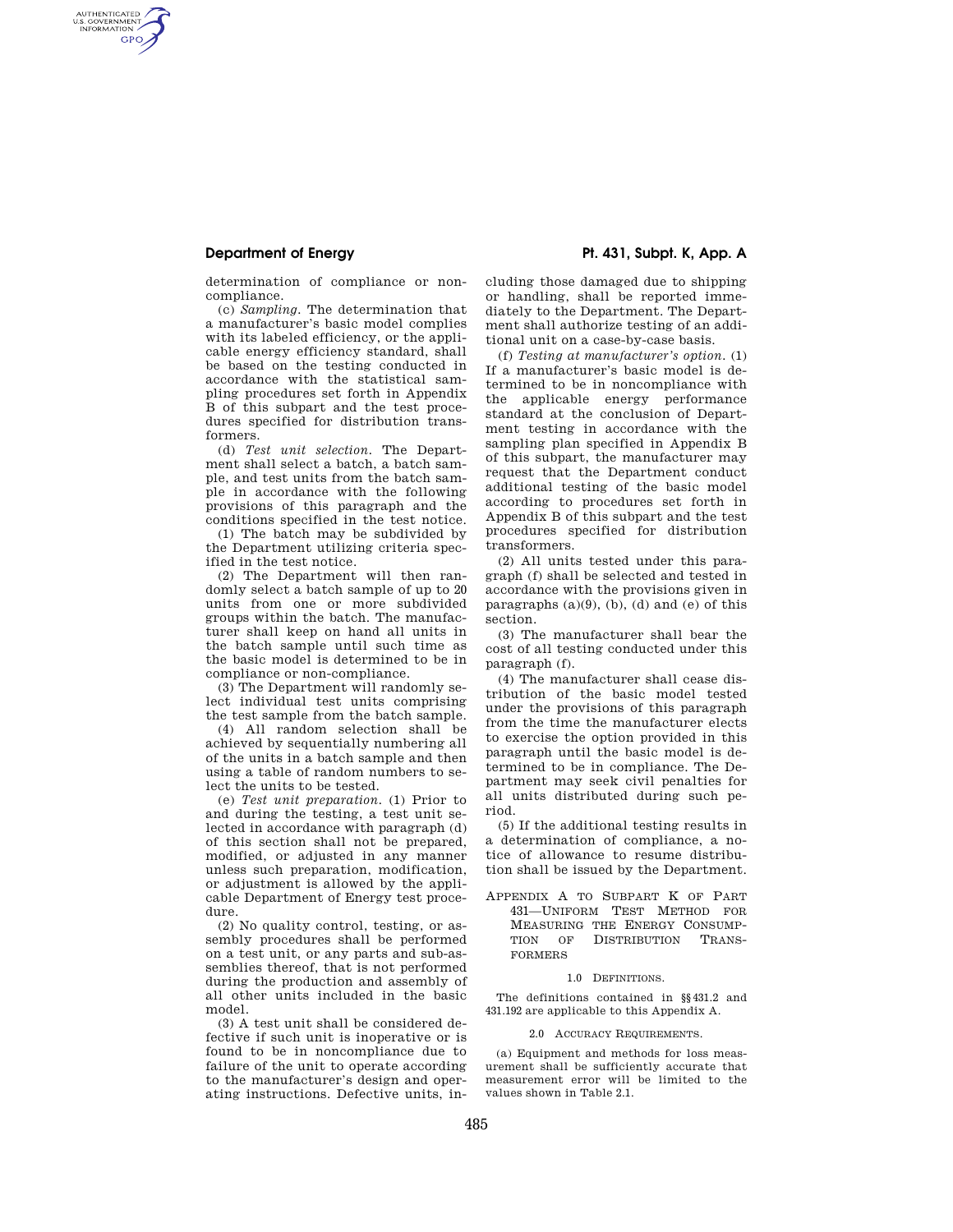TABLE 2.1—TEST SYSTEM ACCURACY REQUIREMENTS FOR EACH MEASURED QUANTITY

| Measured quantity | Test system<br>accuracy |
|-------------------|-------------------------|
|                   |                         |

(b) Only instrument transformers meeting the 0.3 metering accuracy class, or better, may be used under this test method.

### 3.0 RESISTANCE MEASUREMENTS

3.1 *General Considerations* 

(a) Measure or establish the winding temperature at the time of the winding resistance measurement.

(b) Measure the direct current resistance  $(R_{dc})$  of transformer windings by one of the methods outlined in section 3.3. The methods of section 3.5 must be used to correct load losses to the applicable reference temperature from the temperature at which they are measured. Observe precautions while taking measurements, such as those in section 3.4, in order to maintain measurement uncertainty limits specified in Table 2.1.

3.2 *Temperature Determination of Windings and Pre-conditions for Resistance Measurement.* 

Make temperature measurements in protected areas where the air temperature is stable and there are no drafts. Determine the winding temperature  $(T_{dc})$  for liquid-immersed and dry-type distribution transformers by the methods described in sections 3.2.1 and 3.2.2, respectively.

3.2.1 *Liquid-Immersed Distribution Transformers.* 

#### 3.2.1.1 *Methods*

Record the winding temperature  $(T_{dc})$  of liquid-immersed transformers as the average of either of the following:

(a) The measurements from two temperature sensing devices (for example, thermocouples) applied to the outside of the transformer tank and thermally insulated from the surrounding environment, with one located at the level of the oil and the other located near the tank bottom or at the lower radiator header if applicable; or

(b) The measurements from two temperature sensing devices immersed in the transformer liquid, with one located directly above the winding and other located directly below the winding.

### 3.2.1.2 *Conditions*

Make this determination under either of the following conditions:

(a) The windings have been under insulating liquid with no excitation and no cur-

# **Pt. 431, Subpt. K, App. A 10 CFR Ch. II (1–1–11 Edition)**

rent in the windings for four hours before the dc resistance is measured; or

(b) The temperature of the insulating liquid has stabilized, and the difference between the top and bottom temperature does not exceed 5 °C.

3.2.2 *Dry-Type Distribution Transformers.* 

Record the winding temperature  $(T_{dc})$  of dry-type transformers as either of the following:

(a) For ventilated dry-type units, use the average of readings of four or more thermometers, thermocouples, or other suitable temperature sensors inserted within the coils. Place the sensing points of the measuring devices as close as possible to the winding conductors. For sealed units, such as epoxy-coated or epoxy-encapsulated units, use the average of four or more temperature sensors located on the enclosure and/or cover, as close to different parts of the winding assemblies as possible; or

(b) For both ventilated and sealed units, use the ambient temperature of the test area, under the following conditions:

(1) All internal temperatures measured by the internal temperature sensors must not differ from the test area ambient temperature by more than 2 °C.

(2) Enclosure surface temperatures for sealed units must not differ from the test area ambient temperature by more than 2 °C.

(3) Test area ambient temperature should not have changed by more than 3 °C for 3 hours before the test.

(4) Neither voltage nor current has been applied to the unit under test for 24 hours. In addition, increase this initial 24 hour period by any added amount of time necessary for the temperature of the transformer windings to stabilize at the level of the ambient temperature. However, this additional amount of time need not exceed 24 hours.

3.3 *Resistance Measurement Methods.* 

Make resistance measurements using either the resistance bridge method, the voltmeter-ammeter method or a resistance meter. In each instance when this Uniform Test Method is used to test more than one unit of a basic model to determine the efficiency of that basic model, the resistance of the units being tested may be determined from making resistance measurements on only one of the units.

3.3.1 *Resistance Bridge Methods.* 

If the resistance bridge method is selected, use either the Wheatstone or Kelvin bridge circuit (or the equivalent of either).

### 3.3.1.1 *Wheatstone Bridge*

(a) This bridge is best suited for measuring resistances larger than ten ohms. A schematic diagram of a Wheatstone bridge with a representative transformer under test is shown in Figure 3.1.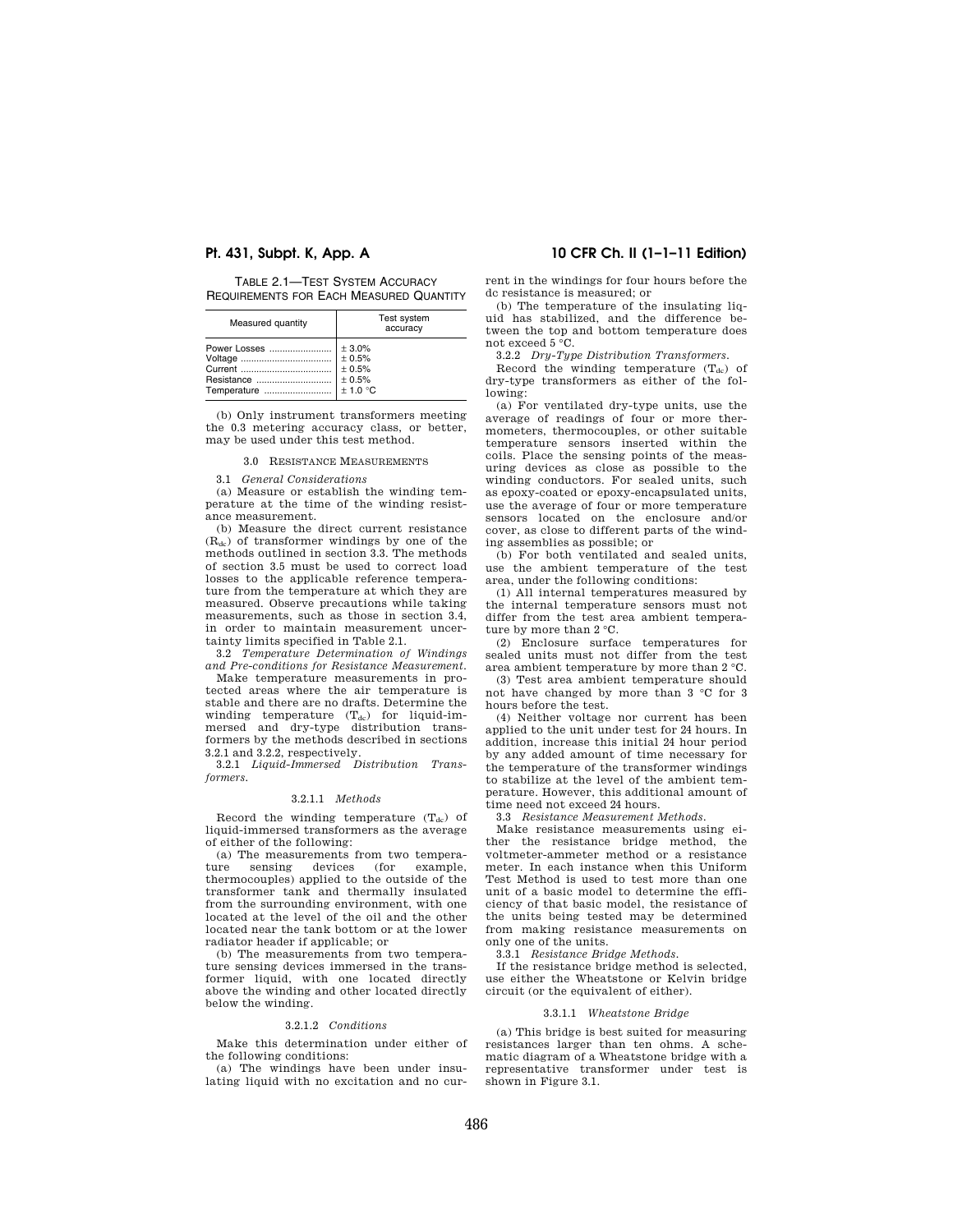

**Department of Energy Pt. 431, Subpt. K, App. A** 

# **TRANSFORMER**

Figure 3.1 Wheatstone Bridge

#### Where:

- $R_{dc}$  is the resistance of the transformer winding being measured,
- R<sup>s</sup> is a standard resistor having the resistance Rs,
- $R_a$ ,  $R_b$  are two precision resistors with resistance values  $R_a$  and  $R_b$ , respectively; at least one resistor must have a provision for resistance adjustment,
- $R_t$  is a resistor for reducing the time constant of the circuit,
- D is a null detector, which may be either a micro ammeter or microvoltmeter or equivalent instrument for observing that no signal is present when the bridge is balanced, and
- Vdc is a source of dc voltage for supplying the power to the Wheatstone Bridge.

(b) In the measurement process, turn on the source  $(V_{dc})$ , and adjust the resistance ratio  $(R_a/R_b)$  to produce zero signal at the detector (D). Determine the winding resistance by using equation 3–1 as follows:

$$
R_{dc} = R_s (R_a/R_b)
$$
 (3-1)

### 3.3.1.2 *Kelvin Bridge*

(a) This bridge separates the resistance of the connecting conductors to the transformer winding being measured from the resistance of the winding, and therefore is best suited for measuring resistances of ten ohms and smaller. A schematic diagram of a Kelvin bridge with a representative transformer under test is shown in Figure 3.2.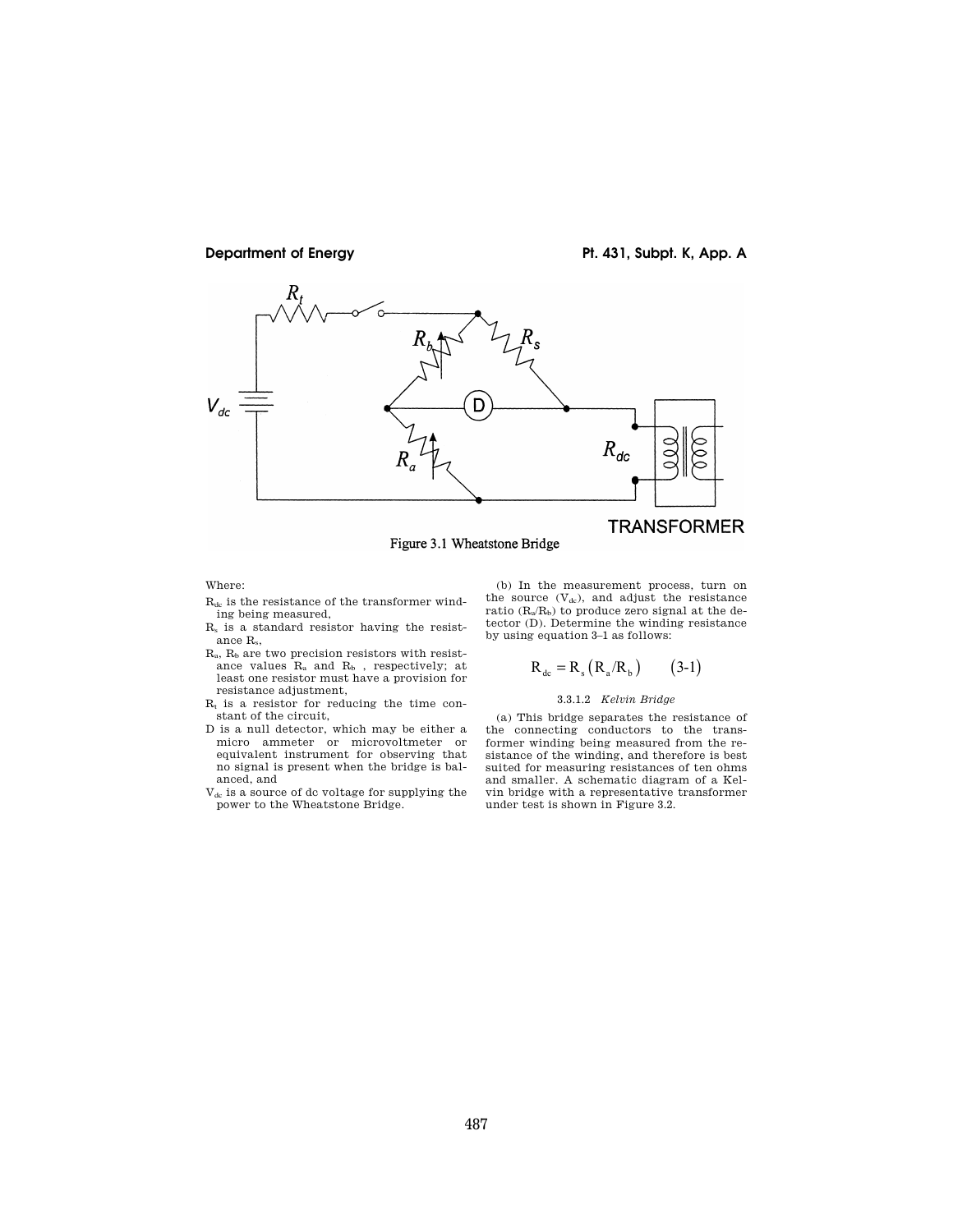

**Pt. 431, Subpt. K, App. A 10 CFR Ch. II (1–1–11 Edition)** 



Figure 3.2 Kelvin Bridge

(b) The Kelvin Bridge has seven of the same type of components as in the Wheatstone Bridge. It has two more resistors than the Wheatstone bridge,  $R_{a1}$  and  $R_{b1}$ . At least one of these resistors must have adjustable resistance. In the measurement process, the source is turned on, two resistance ratios  $(R_a/R_b)$  and  $(R_{a1}/R_{b1})$  are adjusted to be equal, and then the two ratios are adjusted together to balance the bridge producing zero signal at the detector. Determine the winding resistance by using equation 3–2 as follows:

$$
R_{\text{dc}} = R_{\text{s}} (R_{\text{a}}/R_{\text{b}})
$$
 (3-2),

as with the Wheatstone bridge, with an additional condition that:

$$
(R_a/R_b) = (R_{a1}/R_{b1}) \qquad (3-3)
$$

(c) The Kelvin bridge provides two sets of leads, current-carrying and voltage-sensing, to the transformer terminals and the standard resistor, thus eliminating voltage drops from the measurement in the current-carrying leads as represented by  $R_d$ .

3.3.2 *Voltmeter-Ammeter Method.* 

(a) Employ the voltmeter-ammeter method only if the rated current of the winding is greater than one ampere and the test current is limited to 15 percent of the winding current. Connect the transformer winding under test to the circuit shown in Figure 3.3.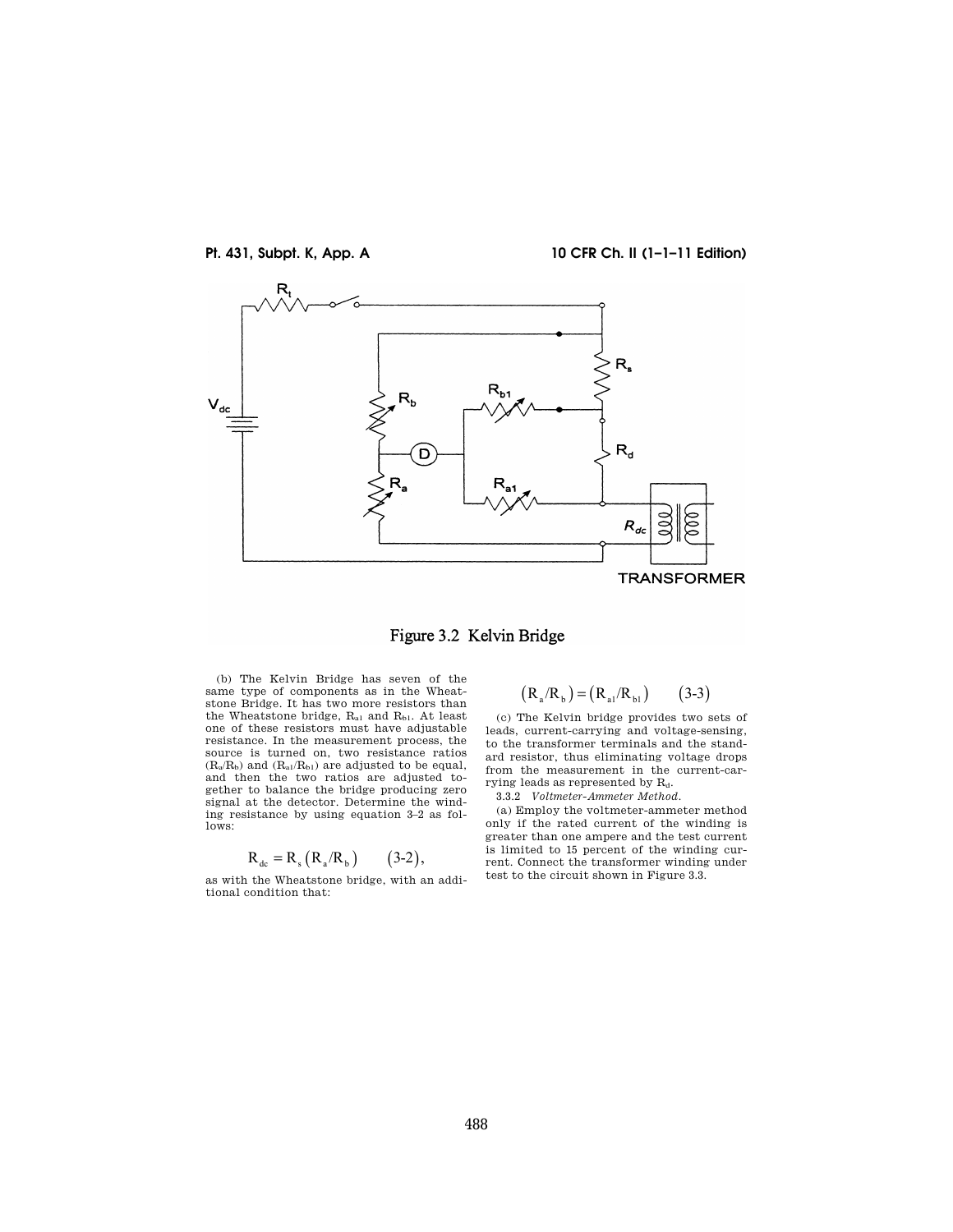





Where:

- A is an ammeter or a voltmeter-shunt combination for measuring the current  $(I_{\text{mdc}})$  in the transformer winding,
- V is a voltmeter with sensitivity in the millivolt range for measuring the voltage

(Vmdc) applied to the transformer winding,  $R_{dc}$  is the resistance of the transformer winding being measured,

 $R_t$  is a resistor for reducing the time constant of the circuit, and

Vdc is a source of dc voltage for supplying power to the measuring circuit.

(b) To perform the measurement, turn on the source to produce current no larger than 15 percent of the rated current for the winding. Wait until the current and voltage readings have stabilized and then take simultaneous readings of voltage and current. Determine the winding resistance R<sub>dc</sub> by using equation 3–4 as follows:

$$
R_{dc} = (V_{\text{mdc}}/I_{\text{mdc}}) \qquad (3-4)
$$

Where:

Vmdc is the voltage measured by the voltmeter V, and

I<sub>mdc</sub> is the current measured by the ammeter A.

(c) As shown in Figure 3.3, separate current and voltage leads must be brought to the transformer terminals. (This eliminates the errors due to lead and contact resistance.)

3.3.3 *Resistance Meters.* 

Resistance meters may be based on voltmeter-ammeter, or resistance bridge, or some other operating principle. Any meter used to measure a transformer's winding resistance must have specifications for resistance range, current range, and ability to measure highly inductive resistors that cover the characteristics of the transformer being tested. Also the meter's specifications for accuracy must meet the applicable criteria of Table 2.1 in section 2.0.

3.4 *Precautions in Measuring Winding Resistance.* 

3.4.1 *Required actions.* 

The following guidelines must be observed when making resistance measurements:

(a) Use separate current and voltage leads when measuring small (< 10 ohms) resistance.

(b) Use null detectors in bridge circuits, and measuring instruments in voltmeter-ammeter circuits, that have sensitivity and resolution sufficient to enable observation of at least 0.1 percent change in the measured resistance.

(c) Maintain the dc test current at or below 15 percent of the rated winding current.

(d) Inclusion of a stabilizing resistor  $R_t$  (see section 3.4.2) will require higher source voltage.

(e) Disconnect the null detector (if a bridge circuit is used) and voltmeter from the circuit before the current is switched off, and switch off current by a suitable insulated switch.

3.4.2 *Guideline for Time Constant.* 

(a) The following guideline is suggested for the tester as a means to facilitate the measurement of resistance in accordance with the accuracy requirements of section 2.0:

(b) The accurate reading of resistance  $R_{dc}$ may be facilitated by shortening the time constant. This is done by introducing a resistor  $R_t$  in series with the winding under test in both the bridge and voltmeter-ammeter circuits as shown in Figures 3.1 to 3.3. The relationship for the time constant is:

$$
T_c = (L_{tc}/R_{tc}) \qquad (3-5)
$$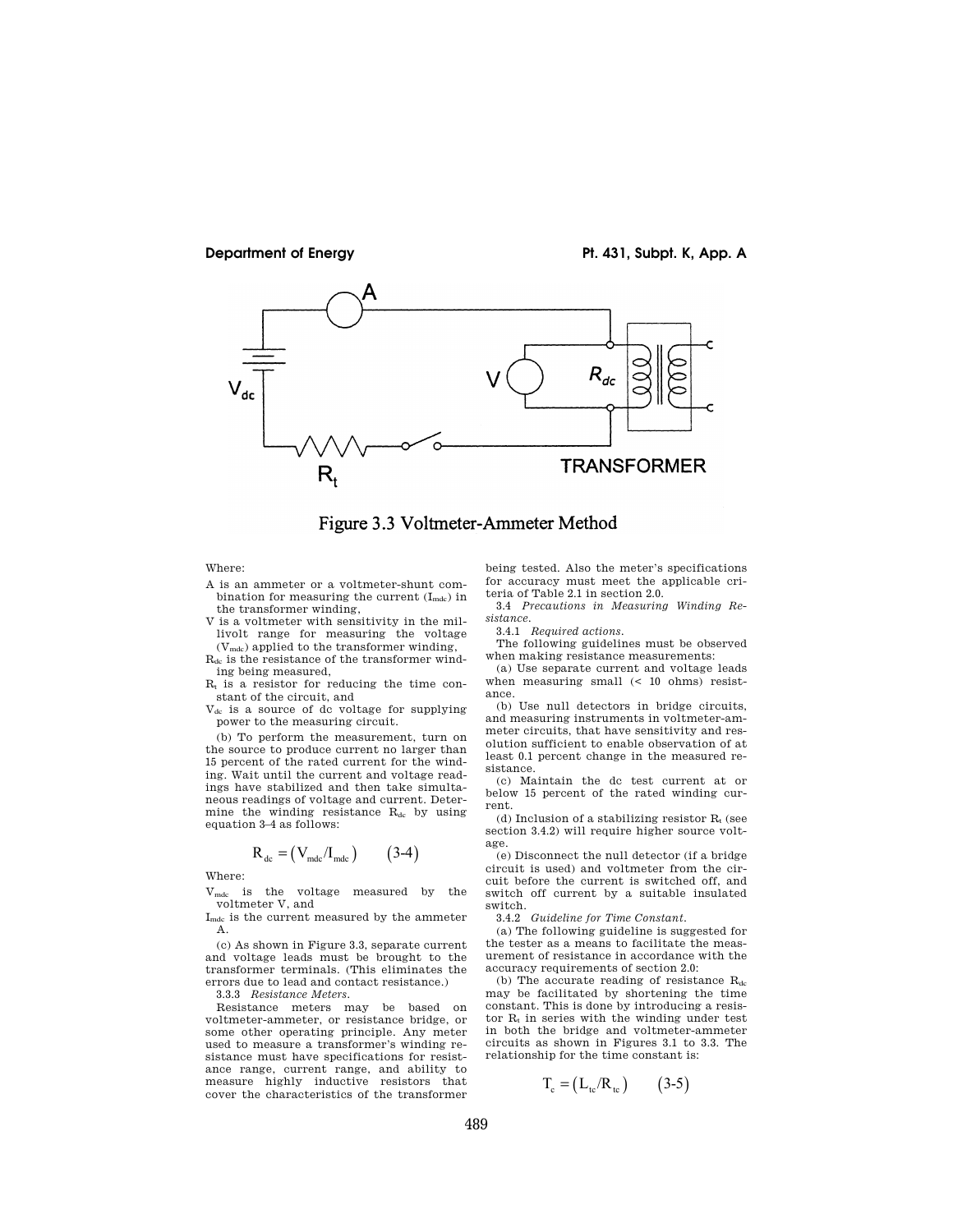Where:

 $T<sub>c</sub>$  is the time constant in seconds,

- $L_{tc}$  is the total magnetizing and leakage inductance of the winding under test, in henries, and
- $R_{tc}$  is the total resistance in ohms, consisting of  $R_t$  in series with the winding resistance Rdc and the resistance R<sup>s</sup> of the standard resistor in the bridge circuit.

(c) Because  $R_{tc}$  is in the denominator of the expression for the time constant, increasing the resistance  $R_{tc}$  will decrease the time constant. If the time constant in a given test circuit is too long for the resistance readings to be stable, then a higher resistance can be substituted for the existing  $R_{tc}$ , and successive replacements can be made until adequate stability is reached.

3.5 *Conversion of Resistance Measurements.* 

(a) Resistance measurements must be corrected, from the temperature at which the winding resistance measurements were made, to the reference temperature. As specified in these test procedures, the reference temperature for liquid-immersed transformers loaded at 50 percent of the rated load is 55 °C. For medium-voltage, dry-type transformers loaded at 50 percent of the rated load, and for low-voltage, dry-type transformers loaded at 35 percent of the rated load, the reference temperature is 75 °C.

(b) Correct the measured resistance to the resistance at the reference temperature using equation 3–6 as follows:

# $R_{\text{ts}} = R_{\text{dc}} \left[ \left( T_{\text{s}} + T_{\text{k}} \right) / \left( T_{\text{dc}} + T_{\text{k}} \right) \right]$  (3-6) Where:

 $R_{ts}$  is the resistance at the reference temperature, T<sub>s</sub>,

Rdc is the measured resistance at temperature,  $T_{dc}$ ,

 $T_s$  is the reference temperature in  $°C$ ,

Tdc is the temperature at which resistance was measured in °C, and

 $T_k$  is 234.5 °C for copper or 225 °C for aluminum.

#### 4.0 LOSS MEASUREMENT

4.1 *General Considerations.* 

The efficiency of a transformer is computed from the total transformer losses, which are determined from the measured value of the no-load loss and load loss power components. Each of these two power loss components is measured separately using test sets that are identical, except that shorting straps are added for the load-loss test. The measured quantities will need correction for instrumentation losses and may need corrections for known phase angle errors in measuring equipment and for the

## **Pt. 431, Subpt. K, App. A 10 CFR Ch. II (1–1–11 Edition)**

waveform distortion in the test voltage. Any power loss not measured at the applicable reference temperature must be adjusted to that reference temperature. The measured load loss must also be adjusted to a specified output loading level if not measured at the specified output loading level. Test distribution transformers designed for harmonic currents using a sinusoidal waveform (k=1).

4.2 *Measurement of Power Losses.* 

4.2.1 *No-Load Loss.* 

Measure the no-load loss and apply corrections as described in section 4.4, using the appropriate test set as described in section 4.3.

### 4.2.2 *Load Loss.*

Measure the load loss and apply corrections as described in section 4.5, using the appropriate test set as described in section 4.3.

4.3 *Test Sets.* 

(a) The same test set may be used for both the no-load loss and load loss measurements provided the range of the test set encompasses the test requirements of both tests. Calibrate the test set to national standards to meet the tolerances in Table 2.1 in section 2.0. In addition, the wattmeter, current measuring system and voltage measuring system must be calibrated separately if the overall test set calibration is outside the tolerance as specified in section 2.0 or the individual phase angle error exceeds the values specified in section 4.5.3.

(b) A test set based on the wattmetervoltmeter-ammeter principle may be used to measure the power loss and the applied voltage and current of a transformer where the transformer's test current and voltage are within the measurement capability of the measuring instruments. Current and voltage transformers, known collectively as instrument transformers, or other scaling devices such as resistive or capacitive dividers for voltage, may be used in the above circumstance, and must be used together with instruments to measure current, voltage, or power where the current or voltage of the transformer under test exceeds the measurement capability of such instruments. Thus, a test set may include a combination of measuring instruments and instrument transformers (or other scaling devices), so long as the current or voltage of the transformer under test does not exceed the measurement capability of any of the instruments.

4.3.1 *Single-Phase Test Sets.* 

Use these for testing single-phase distribution transformers.

4.3.1.1 *Without Instrument Transformers.*  (a) A single-phase test set without an instrument transformer is shown in Figure 4.1.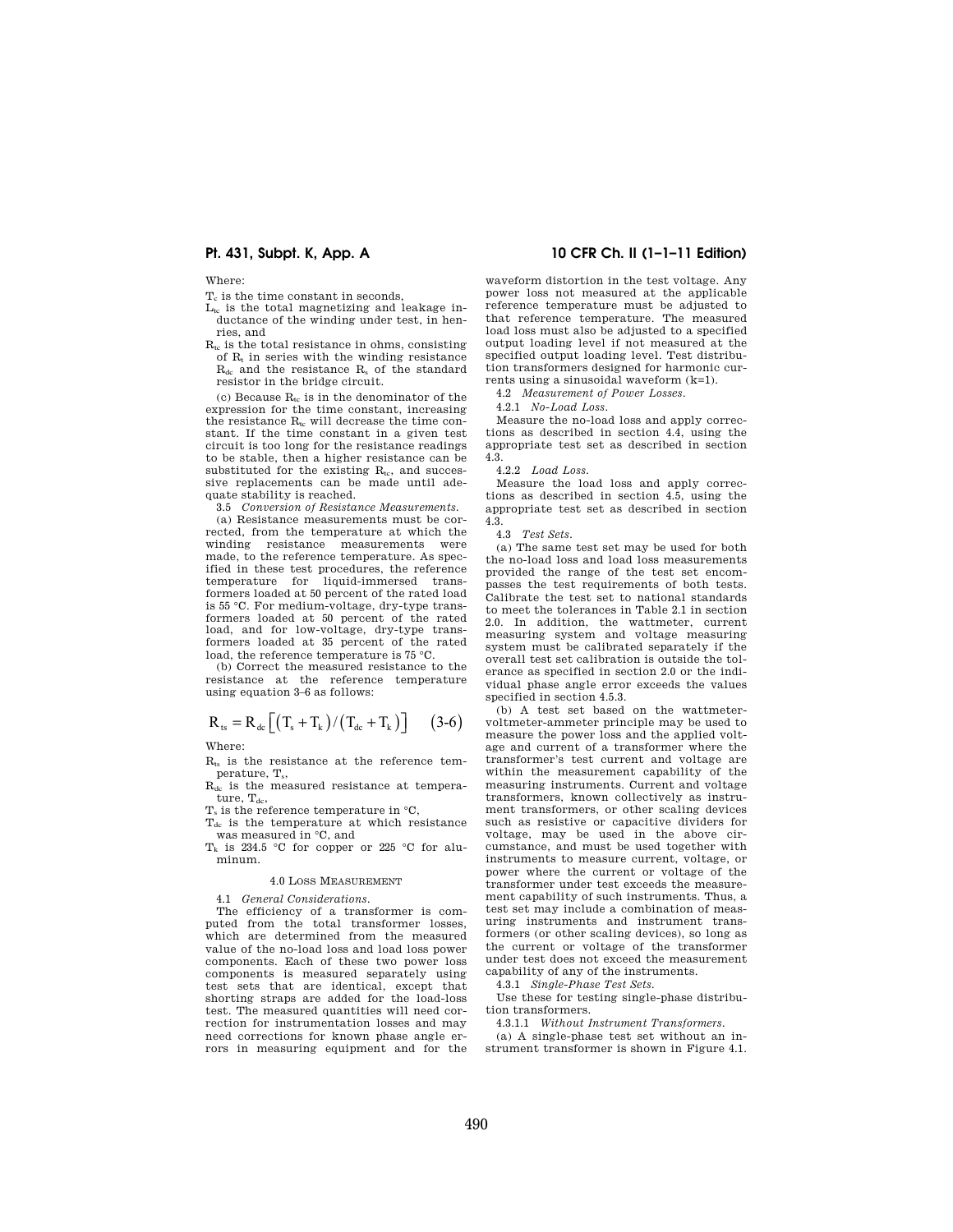

Single-Phase Test Set Without Instrument Transformers Figure 4.1

Where:

- W is a wattmeter used to measure  $P_{nm}$  and Plm, the no-load and load loss power, respectively,
- Vrms is a true root-mean-square (rms) voltmeter used to measure  $V_{r(nm)}$  and  $V_{lm}$ , the rms test voltages in no-load and load loss measurements, respectively,
- Vav is an average sensing voltmeter, calibrated to indicate rms voltage for sinusoidal waveforms and used to measure  $V_{\text{a(nm)}}$ , the average voltage in no-load loss measurements,
- A is an rms ammeter used to measure test current, especially  $I_{lm}$ , the load loss current, and
- (SC) is a conductor for providing a short-circuit across the output windings for the load loss measurements.

(b) Either the primary or the secondary winding can be connected to the test set. However, more compatible voltage and current levels for the measuring instruments are available if for no-load loss measurements the secondary (low voltage) winding is connected to the test set, and for load loss measurements the primary winding is connected to the test set. Use the average-sensing voltmeter, Vav, only in no-load loss measurements.

4.3.1.2 *With Instrument Transformers.* 

A single-phase test set with instrument transformers is shown in Figure 4.2. This circuit has the same four measuring instruments as that in Figure 4.1. The current and voltage transformers, designated as (CT) and (VT), respectively, are added.



Figure 4.2 Single-Phase Test Set With Instrument Transformers

4.3.2 *Three-Phase Test Sets.* 

Use these for testing three-phase distribution transformers. Use in a four-wire, threewattmeter test circuit.

4.3.2.1 *Without Instrument Transformers.*  (a) A three-phase test set without instrument transformers is shown in Figure 4.3. This test set is essentially the same circuit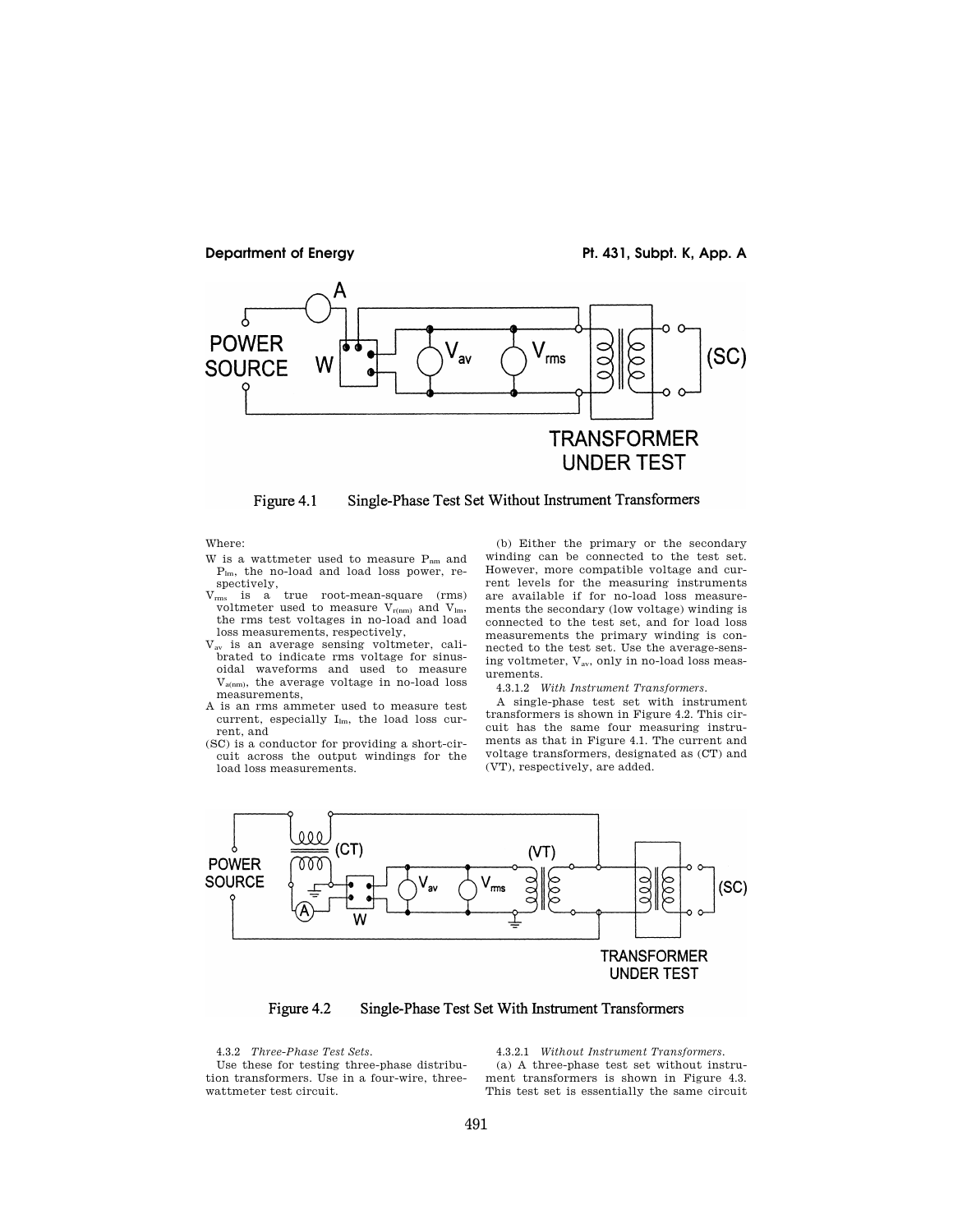# **Pt. 431, Subpt. K, App. A 10 CFR Ch. II (1–1–11 Edition)**

shown in Figure 4.1 repeated three times, and the instruments are individual devices as shown. As an alternative, the entire instrumentation system of a three-phase test set without transformers may consist of a multi-function analyzer.



### Figure 4.3 Three-Phase Test Set Without Instrument Transformers

(b) Either group of windings, the primary or the secondary, can be connected in wye or delta configuration. If both groups of windings are connected in the wye configuration for the no-load test, the neutral of the winding connected to the test set must be connected to the neutral of the source to provide a return path for the neutral current.

(c) In the no-load loss measurement, the voltage on the winding must be measured. Therefore a provision must be made to switch the voltmeters for line-to-neutral measurements for wye-connected windings

and for line-to-line measurements for deltaconnected windings.

4.3.2.2 *With Instrument Transformers.* 

A three-phase test set with instrument transformers is shown in Figure 4.4. This test set is essentially the same circuit shown in Figure 4.2 repeated three times. Provision must be made to switch the voltmeters for line-to-neutral and line-to-line measurements as in section 4.3.2.1. The voltage sensors (''coils'') of the wattmeters must always be connected in the line-to-neutral configuration.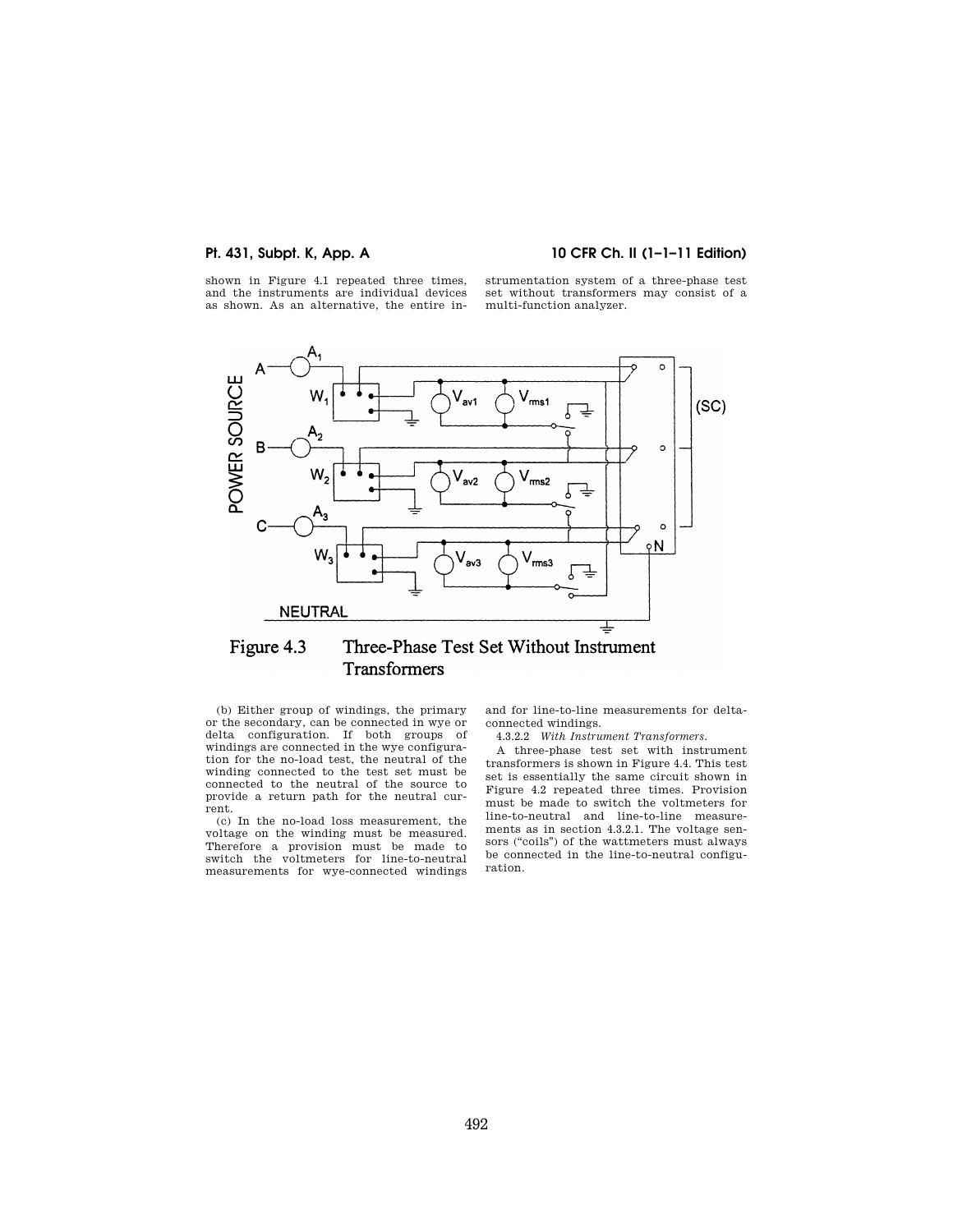

**Department of Energy Pt. 431, Subpt. K, App. A** 

Figure 4.4 Three-Phase Test Set with Instrument Transformers

4.3.2.3 *Test Set Neutrals.* 

If the power source in the test circuit is wye-connected, ground the neutral. If the power source in the test circuit is delta-connected, use a grounding transformer to obtain neutral and ground for the test.

4.4 *No-Load Losses: Measurement and Calculations.* 

4.4.1 *General Considerations.* 

Measurement corrections are permitted but not required for instrumentation losses and for losses from auxiliary devices. Measurement corrections are required:

(a) When the waveform of the applied voltage is non-sinusoidal; and

(b) When the core temperature or liquid temperature is outside the 20  $\degree$ C  $\pm$  10  $\degree$ C range.

4.4.2 *No-Load Loss Test.* 

(a) The purpose of the no-load loss test is to measure no-load losses at a specified excitation voltage and a specified frequency. The no-load loss determination must be based on a sine-wave voltage corrected to the reference temperature. Connect either of the transformer windings, primary or secondary, to the appropriate test set of Figures 4.1 to 4.4, giving consideration to section 4.4.2(a)(2). Leave the unconnected winding(s) open circuited. Apply the rated voltage at rated frequency, as measured by the average-sens-

ing voltmeter, to the transformer. Take the readings of the wattmeter(s) and the average-sensing and true rms voltmeters. Observe the following precautions:

(1) Voltmeter connections. When correcting to a sine-wave basis using the average-voltmeter method, the voltmeter connections must be such that the waveform applied to the voltmeters is the same as the waveform across the energized windings.

(2) Energized windings. Energize either the high voltage or the low voltage winding of the transformer under test.

(3) Voltage and frequency. The no-load loss test must be conducted with rated voltage impressed across the transformer terminals using a voltage source at a frequency equal to the rated frequency of the transformer under test.

(b) Adjust the voltage to the specified value as indicated by the average-sensing voltmeter. Record the values of rms voltage, rms current, electrical power, and average voltage as close to simultaneously as possible. For a three-phase transformer, take all of the readings on one phase before proceeding to the next, and record the average of the three rms voltmeter readings as the rms voltage value.

NOTE: When the tester uses a power supply that is not synchronized with an electric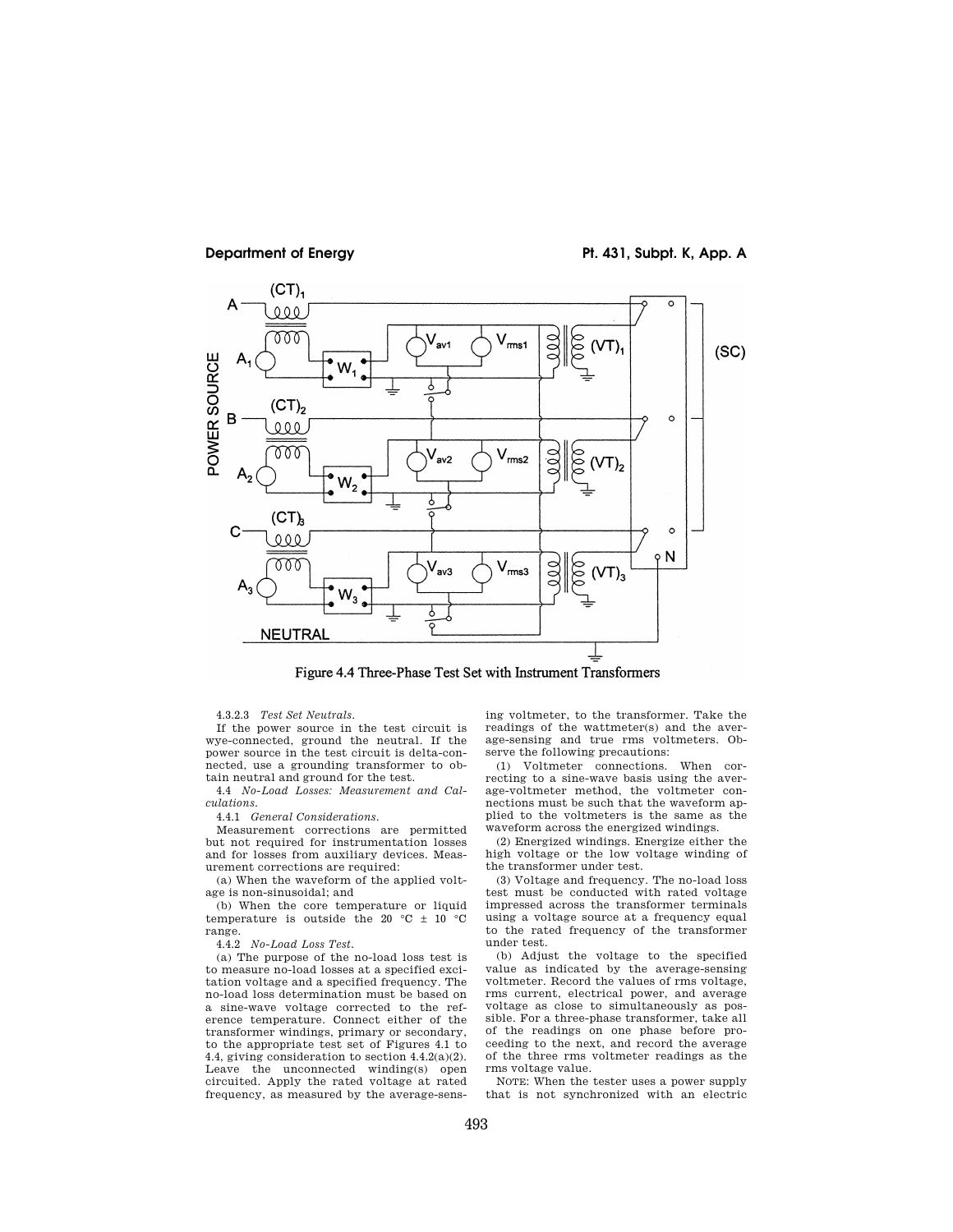utility grid, such as a dc/ac motor-generator set, check the frequency and maintain it within  $\pm 0.5$  percent of the rated frequency of the transformer under test. A power source that is directly connected to, or synchronized with, an electric utility grid need not be monitored for frequency.

4.4.3 *Corrections*.

4.4.3.1 *Correction for Instrumentation Losses*.

Measured losses attributable to the voltmeters and wattmeter voltage circuit, and to voltage transformers if they are used, may be deducted from the total no-load losses measured during testing.

4.4.3.2 *Correction for Non-Sinusoidal Applied Voltage*.

(a) The measured value of no-load loss must be corrected to a sinusoidal voltage, except when waveform distortion in the test voltage causes the magnitude of the correction to be less than 1 percent. In such a case, no correction is required.

(b) To make a correction where the distortion requires a correction of 5 percent or less, use equation 4–1. If the distortion requires a correction to be greater than 5 percent, improve the test voltage and re-test. Repeat until the distortion requires a correction of 5 percent or less.

(c) Determine the no-load losses of the transformer corrected for sine-wave basis from the measured value by using equation 4–1 as follows:

$$
P_{\text{ncl}} = \frac{P_{\text{nm}}}{P_1 + kP_2} \qquad (4-1)
$$

Where:

Pncl is the no-load loss corrected to a sinewave basis at the temperature  $(T_{nm})$  at which no-load loss is measured,

Pnm is the measured no-load loss at temperature  $T_{nm}$ ,

 $P<sub>1</sub>$  is the per unit hysteresis loss,

P<sup>2</sup> is the per unit eddy-current loss,

 $P_1 + P_2 = 1$ ,

$$
k=\left(\frac{V_{r(nm)}}{V_{a(nm)}}\right)^{\!2}\;,
$$

 $V_{r(nm)}$  is the test voltage measured by rms voltmeter, and

 $V_{\text{a(nm)}}$  is the test voltage measured by average-voltage voltmeter.

(d) The two loss components  $(P_1$  and  $P_2$ ) are assumed equal in value, each assigned a value of 0.5 per unit, unless the actual measurement-based values of hysteresis and eddycurrent losses are available (in per unit form), in which case the actual measurements apply.

4.4.3.3 *Correction of No-Load Loss to Reference Temperature*.

## **Pt. 431, Subpt. K, App. A 10 CFR Ch. II (1–1–11 Edition)**

After correcting the measured no-load loss for waveform distortion, correct the loss to the reference temperature of 20 °C. If the noload loss measurements were made between 10 °C and 30 °C, this correction is not required. If the correction to reference temperature is applied, then the core temperature of the transformer during no-load loss measurement  $(T_{nm})$  must be determined within  $\pm$  10 °C of the true average core temperature. Correct the no-load loss to the reference temperature by using equation 4–2 as follows:

$$
P_{\text{nc}} = P_{\text{ncl}} \left[ 1 + 0.00065 \left( T_{\text{nm}} - T_{\text{nr}} \right) \right] \tag{4-2}
$$

Where:

Pnc is the no-load losses corrected for waveform distortion and then to the reference temperature of 20 °C,

 $P_{nc1}$  is the no-load losses, corrected for waveform distortion, at temperature  $T_{nm}$ ,

Tnm is the core temperature during the measurement of no-load losses, and

 $T_{nr}$  is the reference temperature, 20 °C.

4.5 *Load Losses: Measurement and Calculations*.

4.5.1 *General Considerations*.

(a) The load losses of a transformer are those losses incident to a specified load carried by the transformer. Load losses consist of ohmic loss in the windings due to the load current and stray losses due to the eddy currents induced by the leakage flux in the windings, core clamps, magnetic shields, tank walls, and other conducting parts. The ohmic loss of a transformer varies directly with temperature, whereas the stray losses vary inversely with temperature.

(b) For a transformer with a tap changer, conduct the test at the rated current and rated-voltage tap position. For a transformer that has a configuration of windings which allows for more than one nominal rated voltage, determine its load losses either in the winding configuration in which the highest losses occur or in each winding configuration in which the transformer can operate.

4.5.2 *Tests for Measuring Load Losses*.

(a) Connect the transformer with either the high-voltage or low-voltage windings to the appropriate test set. Then short-circuit the winding that was not connected to the test set. Apply a voltage at the rated frequency (of the transformer under test) to the connected windings to produce the rated current in the transformer. Take the readings of the wattmeter(s), the ammeters(s), and rms voltmeter(s).

(b) Regardless of the test set selected, the following preparatory requirements must be satisfied for accurate test results:

(1) Determine the temperature of the windings using the applicable method in section 3.2.1 or section 3.2.2.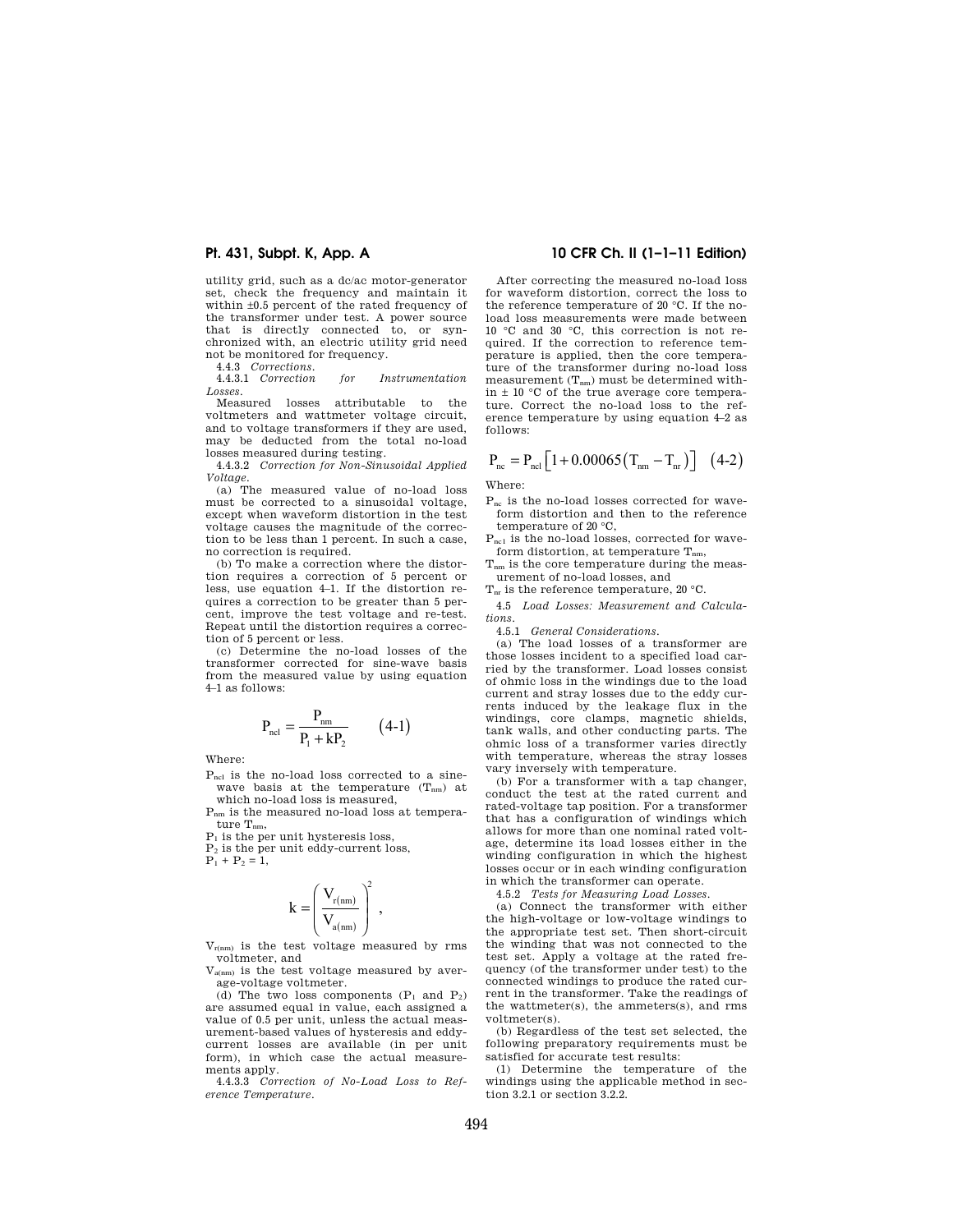(2) The conductors used to short-circuit the windings must have a cross-sectional area equal to, or greater than, the corresponding transformer leads, or, if the tester uses a different method to short-circuit the windings, the losses in the shortcircuiting conductor assembly must be less than 10 percent of the transformer's load losses.

(3) When the tester uses a power supply that is not synchronized with an electric utility grid, such as a dc/ac motor-generator set, follow the provisions of the ''Note'' in section 4.4.2.

4.5.3 *Corrections*.

4.5.3.1 *Correction for Losses from Instrumentation and Auxiliary Devices*.

4.5.3.1.1 *Instrumentation Losses*.

Measured losses attributable to the voltmeters, wattmeter voltage circuit and short-circuiting conductor (SC), and to the voltage transformers if they are used, may be deducted from the total load losses measured during testing.<br>4.5.3.1.2 Losses fro

4.5.3.1.2 *Losses from Auxiliary Devices*.

Measured losses attributable to auxiliary devices (e.g., circuit breakers, fuses, switches) installed in the transformer, if any, that are not part of the winding and core assembly, may be excluded from load losses measured during testing. To exclude these losses, either (1) measure transformer losses without the auxiliary devices by removing or bypassing them, or (2) measure transformer

# **Department of Energy Pt. 431, Subpt. K, App. A**

losses with the auxiliary devices connected, determine the losses associated with the auxiliary devices, and deduct these losses from the load losses measured during testing.

4.5.3.2 *Correction for Phase Angle Errors*.

(a) Corrections for phase angle errors are not required if the instrumentation is calibrated over the entire range of power factors and phase angle errors. Otherwise, determine whether to correct for phase angle errors from the magnitude of the normalized per unit correction,  $\beta_n$ , obtained by using equation 4–3 as follows:

$$
\beta_{n} = \frac{V_{lm}I_{lm}(\beta_{w} - \beta_{v} + \beta_{c})\sin \phi}{p_{lm}} \qquad (4-3)
$$

(b) The correction must be applied if  $\beta_n$  is outside the limits of  $\pm 0.01$ . If  $\beta_n$  is within the limits of ±0.01, the correction is permitted but not required.

(c) If the correction for phase angle errors is to be applied, first examine the total system phase angle  $(\beta_w - \beta_v + \beta_c)$ . Where the total system phase angle is equal to or less than ±12 milliradians (±41 minutes), use either equation 4–4 or 4–5 to correct the measured load loss power for phase angle errors, and where the total system phase angle exceeds ±12 milliradians (±41 minutes) use equation 4–5, as follows:

$$
P_{\text{lel}} = P_{\text{lm}} - V_{\text{lm}} I_{\text{lm}} \left( \beta_{\text{w}} - \beta_{\text{v}} + \beta_{\text{c}} \right) \sin \phi \qquad (4-4)
$$

$$
P_{\text{icl}} = V_{\text{lm}} I_{\text{lm}} \cos \left( \phi + \beta_{\text{w}} - \beta_{\text{v}} + \beta_{\text{c}} \right) \quad (4-5)
$$

(d) The symbols in this section (4.5.3.2) have the following meanings:

- Plc1 is the corrected wattmeter reading for phase angle errors,
- Plm is the actual wattmeter reading,
- Vlm is the measured voltage at the transformer winding,
- Ilm is the measured rms current in the transformer winding,

$$
\varphi = \cos^{-1} \frac{P_{lm}}{V_{lm} I_{lm}}
$$

is the measured phase angle between  $\rm V_{lm}$  and  $I_{lm}$ 

 $\beta_w$  is the phase angle error (in radians) of the wattmeter; the error is positive if the phase angle between the voltage and current phasors as sensed by the wattmeter is smaller than the true phase angle, thus effectively increasing the measured power,

- $\beta_v$  is the phase angle error (in radians) of the voltage transformer; the error is positive if the secondary voltage leads the primary voltage, and
- $\beta_c$  is the phase angle error (in radians) of the current transformer; the error is positive if the secondary current leads the primary current.

(e) The instrumentation phase angle errors used in the correction equations must be specific for the test conditions involved.

4.5.3.3 *Temperature Correction of Load Loss*. (a) When the measurement of load loss is made at a temperature  $T_{lm}$  that is different from the reference temperature, use the procedure summarized in the equations 4–6 to 4– 10 to correct the measured load loss to the reference temperature. The symbols used in these equations are defined at the end of this section.

(b) Calculate the ohmic loss  $(P_e)$  by using equation 4–6 as follows: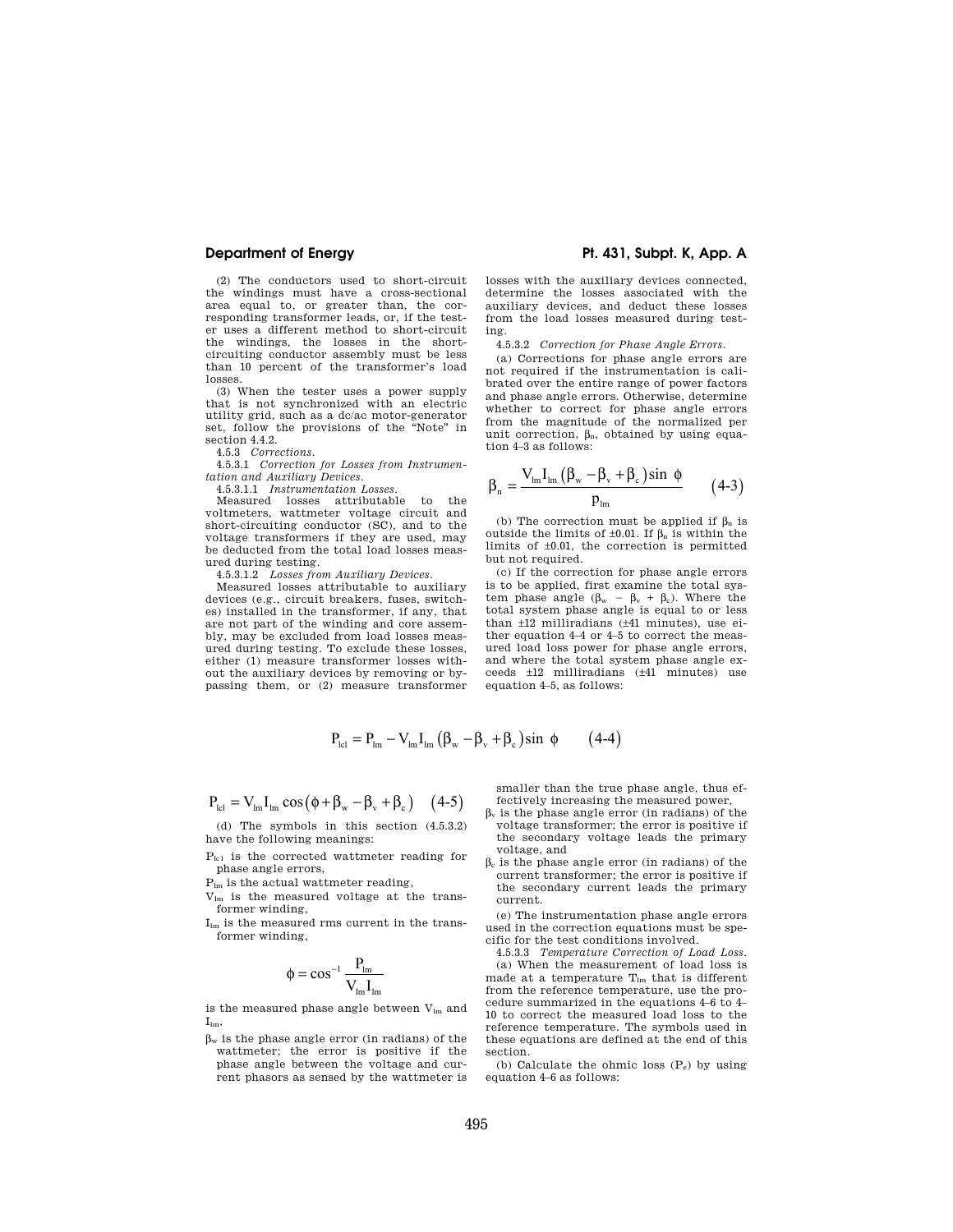# **Pt. 431, Subpt. K, App. A 10 CFR Ch. II (1–1–11 Edition)**

$$
P_e = P_{e(p)} + P_{e(s)}
$$
  
\n
$$
= I_{lm(p)}^2 R_{de(p)} \frac{T_{k(p)} + T_{lm}}{T_{k(p)} + T_{dc}} + I_{lm(s)}^2 R_{de(s)} \frac{T_{k(s)} + T_{lm}}{T_{k(s)} + T_{dc}}
$$
  
\n
$$
= I_{lm(p)}^2 \left[ R_{de(p)} \frac{T_{k(p)} + T_{lm}}{T_{k(p)} + T_{dc}} + \left[ \frac{N_1}{N_2} \right]^2 R_{de(s)} \frac{T_{k(s)} + T_{lm}}{T_{k(s)} + T_{dc}} \right]
$$
(4-6)

(c) Obtain the stray loss by subtracting the calculated ohmic loss from the measured load loss, by using equation 4–7 as follows:

 $P_s = P_{lcl} - P_e$  (4-7)

(d) Correct the ohmic and stray losses to the reference temperature for the load loss by using equations 4–8 and 4–9, respectively, as follows:

$$
P_{er} = P_{e(p)} \frac{T_{k(p)} + T_{lr}}{T_{k(p)} + T_{lm}} + P_{e(s)} \frac{T_{k(s)} + T_{lr}}{T_{k(s)} + T_{lm}}
$$
  

$$
= I_{lm(p)}^{2} \left[ R_{de(p)} \frac{T_{k(p)} + T_{lr}}{T_{k(p)} + T_{dc}} + \left[ \frac{N_{1}}{N_{2}} \right]^{2} R_{de(s)} \frac{T_{k(s)} + T_{lr}}{T_{k(s)} + T_{dc}} \right] \qquad (4-8)
$$

$$
P_{sr} = (P_{l c l} - P_e) \frac{T_k + T_{l m}}{T_k + T_{l r}} \qquad (4-9)
$$

(e) Add the ohmic and stray losses, corrected to the reference temperature, to give the load loss,  $P_{lc2}$ , at the reference temperature, by using equation 4–10 as follows:

$$
\mathbf{P}_{\text{lc2}} = \mathbf{P}_{\text{er}} + \mathbf{P}_{\text{sr}}
$$

$$
=I_{lm(p)}^{2}\left[R_{dc(p)}\frac{T_{k(p)}+T_{lr}}{T_{k(p)}+T_{dc}}+\left[\frac{N_{1}}{N_{2}}\right]^{2}R_{dc(s)}\frac{T_{k(s)}+T_{lr}}{T_{k(s)}+T_{dc}}\right]
$$

$$
+\left[P_{lcl}-I_{lm(p)}^{2}\left[R_{dc(p)}\frac{T_{k(p)}+T_{lm}}{T_{k(p)}+T_{dc}}+\left[\frac{N_{1}}{N_{2}}\right]^{2}R_{dc(s)}\frac{T_{k(s)}+T_{lm}}{T_{k(s)}+T_{dc}}\right]\right]\frac{T_{k}+T_{lm}}{T_{k}+T_{lr}}\qquad(4-10)
$$

(f) The symbols in this section (4.5.3.3) have the following meanings:

P<sup>e</sup> is the ohmic loss in the transformer in watts at the temperature T<sub>lm,</sub>

 $\mathcal{I}_{\text{lm(p)}}$  is the primary current in amperes,  $I_{lm(s)}$  is the secondary current in amperes,  $P_{e(p)}$  is the ohmic loss in watts in the primary winding at the temperature  $T_{lm}$ ,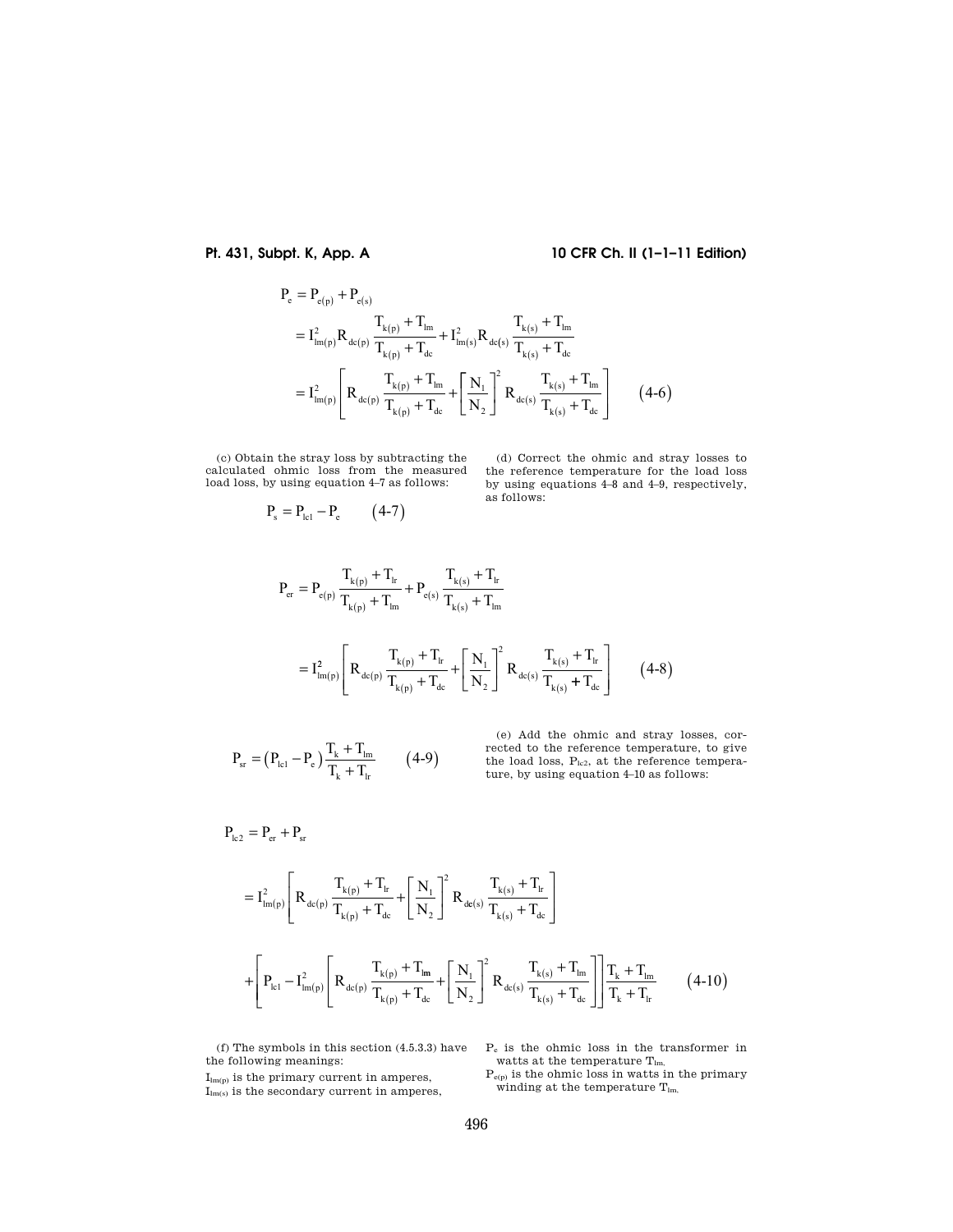$P_{e(s)}$  is the ohmic loss in watts in the secondary winding at the temperature  $T_{lm}$ 

- Per is the ohmic loss in watts corrected to the reference temperature,
- $P_{\text{left}}$  is the measured load loss in watts, corrected for phase angle error, at the temperature  $T_{lm}$
- $P_{1c2}$  is the load loss at the reference temperature,
- P<sup>s</sup> is the stray loss in watts at the temperature  $T_{lm}$
- Psr is the stray loss in watts corrected to the reference temperature,
- $R_{dc(p)}$  is the measured dc primary winding resistance in ohms,
- $R_{dc(s)}$  is the measured dc secondary winding resistance in ohms,
- $T_k$  is the critical temperature in degrees Celsius for the material of the transformer windings. Where copper is used in both primary and secondary windings,  $T_k$  is 234.5 °C; where aluminum is used in both primary and secondary windings,  $T_k$  is 225 °C; where both copper and aluminum are used in the same transformer, the value of 229  $\mathrm{^{\circ}C}$  is used for  $T_{k}$ ,
- $T_{k(p)}$  is the critical temperature in degrees Celsius for the material of the primary winding: 234.5 °C if copper and 225 °C if aluminum,
- $T_{k(s)}$  is the critical temperature in degrees Celsius for the material of the secondary winding: 234.5 °C if copper and 225 °C if aluminum,
- Tlm is the temperature in degrees Celsius at which the load loss is measured,
- $T<sub>lr</sub>$  is the reference temperature for the load loss in degrees Celsius,
- T<sub>dc</sub> is the temperature in degrees Celsius at which the resistance values are measured, and
- $N_1/N_2$  is the ratio of the number of turns in the primary winding  $(N_1)$  to the number of turns in the secondary winding  $(N_2)$ ; for a primary winding with taps,  $N_1$  is the number of turns used when the voltage applied to the primary winding is the rated primary voltage.

#### 5.0 DETERMINING THE EFFICIENCY VALUE OF THE TRANSFORMER

This section presents the equations to use in determining the efficiency value of the transformer at the required reference conditions and at the specified loading level. The details of measurements are described in sections 3.0 and 4.0. For a transformer that has a configuration of windings which allows for more than one nominal rated voltage, determine its efficiency either at the voltage at which the highest losses occur or at each voltage at which the transformer is rated to operate.

5.1 *Output Loading Level Adjustment.* 

If the output loading level for energy efficiency is different from the level at which

### **Department of Energy Pt. 431, Subpt. K, App. A**

the load loss power measurements were made, then adjust the corrected load loss power,  $P_{lc2}$ , by using equation 5–1 as follows:

$$
P_{lc} = P_{lc2} \left[ \frac{P_{os}}{P_{or}} \right]^2 = P_{lc2} L^2 \tag{5-1}
$$

Where:

- Plc is the adjusted load loss power to the specified energy efficiency load level,
- $\rm P_{lc2}$  is as calculated in section 4.5.3.3,
- Por is the rated transformer apparent power (name plate),
- Pos is the specified energy efficiency load level, where  $P_{os} = P_{or}L$ , and
- L is the per unit load level, e.g., if the load level is 50 percent then "L" will be 0.5. 5.2 *Total Loss Power Calculation.*

Calculate the corrected total loss power by using equation 5–2 as follows:

 $P_{\text{ts}} = P_{\text{nc}} + P_{\text{lc}}$  (5-2)

Where:

 $P_{ts}$  is the corrected total loss power adjusted for the transformer output loading specified by the standard,

Pnc is as calculated in section 4.4.3.3, and

Plc is as calculated in section 5.1.

5.3 *Energy Efficiency Calculation.* 

Calculate efficiency  $(\eta)$  in percent at specified energy efficiency load level, Pos, by using equation 5–3 as follows:

$$
\eta = 100 \left( \frac{P_{\text{os}}}{P_{\text{os}} + P_{\text{ts}}} \right) \qquad \text{(5-3)}
$$

Where:

Pos is as described and calculated in section 5.1, and

- $P_{ts}$  is as described and calculated in section 5.2.
- 5.4 *Significant Figures in Power Loss and Efficiency Data.*

In measured and calculated data, retain enough significant figures to provide at least 1 percent resolution in power loss data and 0.01 percent resolution in efficiency data.

#### 6.0 TEST EQUIPMENT CALIBRATION AND **CERTIFICATION**

Maintain and calibrate test equipment and measuring instruments, maintain calibration records, and perform other test and measurement quality assurance procedures according to the following sections. The calibration of the test set must confirm the accuracy of the test set to that specified in section 2.0, Table 2.1.

6.1 *Test Equipment.* 

The party performing the tests shall control, calibrate and maintain measuring and test equipment, whether or not it owns the